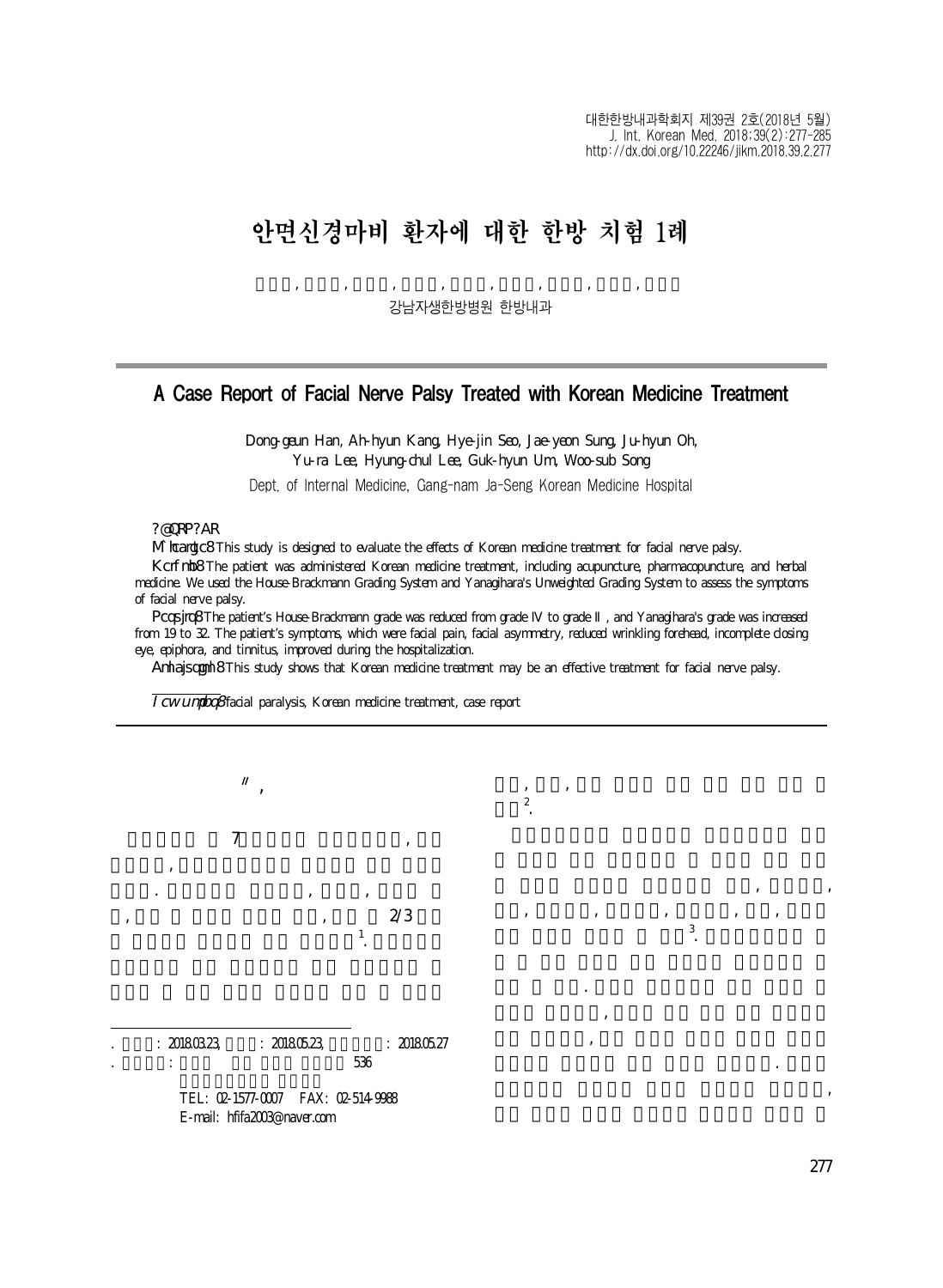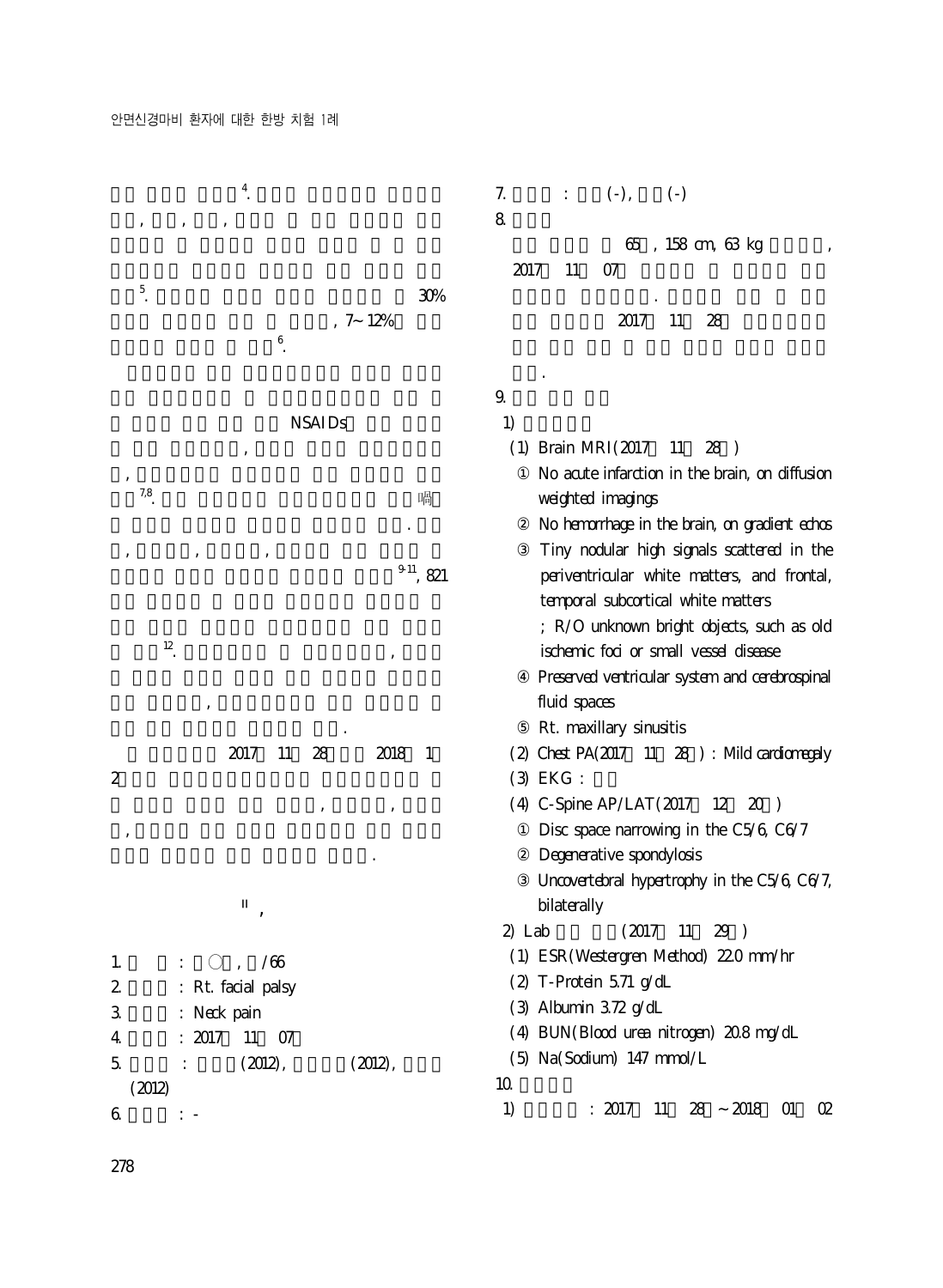| (36)<br>$100 \text{ mg}$                                                                       | 10 <sub>mg</sub> |
|------------------------------------------------------------------------------------------------|------------------|
| $\mathfrak{D}$<br>10 mg<br>$50$ mg                                                             |                  |
| 8g<br>8 g<br>6                                                                                 |                  |
| 4g<br>4g<br>11.<br>4g<br>4g<br>g                                                               |                  |
| 4g<br>4g<br>1) House Brackmann Grading System (H-B grade)<br>4g<br>4g                          |                  |
| $3\,\mathrm g$<br>$3\,\mathrm g$<br>3g<br>$3\,\mathrm g$<br>1983 House<br>$4\ {\rm g}$<br>1985 | <b>Brackman</b>  |
| $3\,\mathrm g$<br>$3\,\mathrm g$<br>$2\,\mathrm g$<br>2g)<br>House                             | , G              |
| $\rm 30$<br>3<br>(total paresis)<br>(normal)<br>G<br>$\overline{\phantom{a}}$<br>$\cdot$       | 6                |
|                                                                                                | 13               |
| Yanagihara's Unweighted Grading System Yanagihara's<br>2)<br>$\cdot$                           |                  |
| score)                                                                                         |                  |
| 2<br>$\mathfrak{D}$<br>Yanagihara's Unweighted Grading System                                  |                  |
| $025$ mm $\times 30$ mm<br>Yanagihara<br>1976<br>3)                                            |                  |
|                                                                                                |                  |
| .10<br>$\overline{c}$                                                                          |                  |
| $\overline{5}$<br>15                                                                           |                  |
| 4)                                                                                             | , 5              |
| normal function-4, slight paralys-3, moderate<br>$\overline{\phantom{a}}$                      |                  |
| paralysis-2, severe paralysis-1, total paralysis-0<br>1<br>14<br>5)                            |                  |

Table 1. House Brackmann Grading System

| Grade Description | Characteristics                                                                            |
|-------------------|--------------------------------------------------------------------------------------------|
| Normal            | Normal facial function in all areas                                                        |
|                   | Gross: slight weakness noticeable on close inspection; may have very slight synkinesis     |
|                   | At rest: normal symmetry and tone                                                          |
| Mild              | Motion                                                                                     |
|                   | dysfunction Forehead : moderate to good function                                           |
|                   | Eye : complete closure with minimum effort                                                 |
|                   | Mouth : slight asymmetry                                                                   |
|                   | Gross: obvious but not disfiguring difference between two sides; noticeable but not severe |
|                   | synkinesis, contrature, and/or hemifacial spasm                                            |
| Moderate          | At rest: normal symmetry and tone                                                          |
|                   | Motion                                                                                     |
| dysfunction       | Forehead : slight to moderate movement                                                     |
|                   | Eye : complete closure with effort                                                         |
|                   | Mouth: slightly weak with maximum effort                                                   |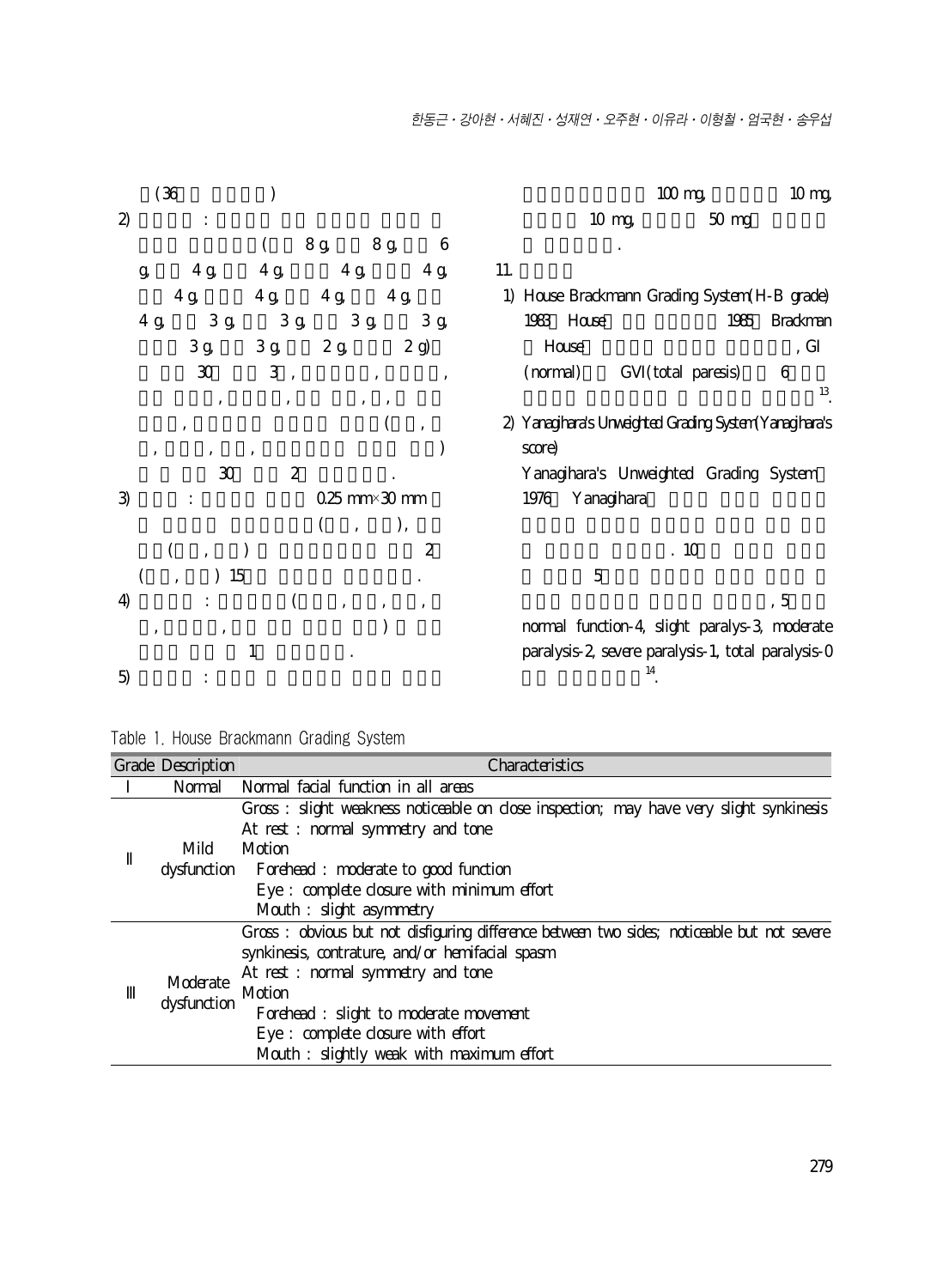|                    | Gross: obvious weakness and/or disfiguring asymmetry |
|--------------------|------------------------------------------------------|
|                    | At rest: normal symmetry and tone                    |
| Moderately         | Motion                                               |
| severe             | Forehead : none                                      |
| dysfunction        | Eye : incomplete closure                             |
|                    | Mouth: asymmetric with maximum effort                |
|                    | Gross: only barely perceptible motion                |
|                    | At rest : asymmetry                                  |
| Severe Motion      |                                                      |
|                    | dysfunction Forehead : none                          |
|                    | Eye : incomplete closure                             |
|                    | Mouth : slight movement                              |
| Total<br>paralysis | No movement                                          |

|  |  |  |  | Table 2. Yanagihara's Unweighted Grading System |
|--|--|--|--|-------------------------------------------------|
|--|--|--|--|-------------------------------------------------|

|                                      | Scale of    |
|--------------------------------------|-------------|
|                                      | five rating |
| At rest                              | 01234       |
| Wrinkle forehead                     | 01234       |
| <b>Blink</b>                         | 01234       |
| Closure of eye lightly               | 01234       |
| Closure of eye tightly               | 01234       |
| Closure of eye on involved side only | 01234       |
| Wrinkle nose                         | 01234       |
| Whistle                              | 01234       |
| Grine                                | 01234       |
| Depress lower lip                    | 01234       |

Ⅲ. 결 과

1. 치료경과

| 1) 2017 11 28 |  |  |   |   |   |
|---------------|--|--|---|---|---|
| (1)           |  |  |   |   |   |
| (2)           |  |  |   |   |   |
| ٠             |  |  |   |   |   |
| (3)           |  |  |   | , |   |
|               |  |  |   |   |   |
| (4)           |  |  | , |   |   |
|               |  |  |   |   | ٠ |

 $(5)$  $(6)$   $(-)$  $(7)$ 

Brain MRI

Brain MRI dd ischemic foci or small vessel disease

 $j$ 

 $(8)$  $\, , \qquad \, \big) , \qquad \qquad \big( \qquad , \qquad \big)$  $\qquad \qquad \text{.} \qquad \qquad 1$  $1$   $\ldots$  TID BID, HS

성 안면신경마비에 준하여 치료를 진행하였다.

 $\ddot{\phantom{0}}$  $(9)$ 

H-B grade

- Yanagihara's score 19
- 2) 2018 12 01
- $(1)$ ,
- $\mathcal{L}$  '2'  $\mathcal{L}$  '2'  $\mathcal{L}$  '2'  $\mathcal{L}$  '2'  $\mathcal{L}$  '2'  $\mathcal{L}$  '2'  $\mathcal{L}$  '2'  $\mathcal{L}$  '2'  $\mathcal{L}$  '2'  $\mathcal{L}$  '2'  $\mathcal{L}$  '2'  $\mathcal{L}$  '2'  $\mathcal{L}$  '2'  $\mathcal{L}$  '2'  $\mathcal{L}$  '2'  $\mathcal{L}$  '2'  $\mathcal{L}$  '2'
	- $(2)$  ,
	- $\mathcal{O}(\mathcal{O}(\epsilon))$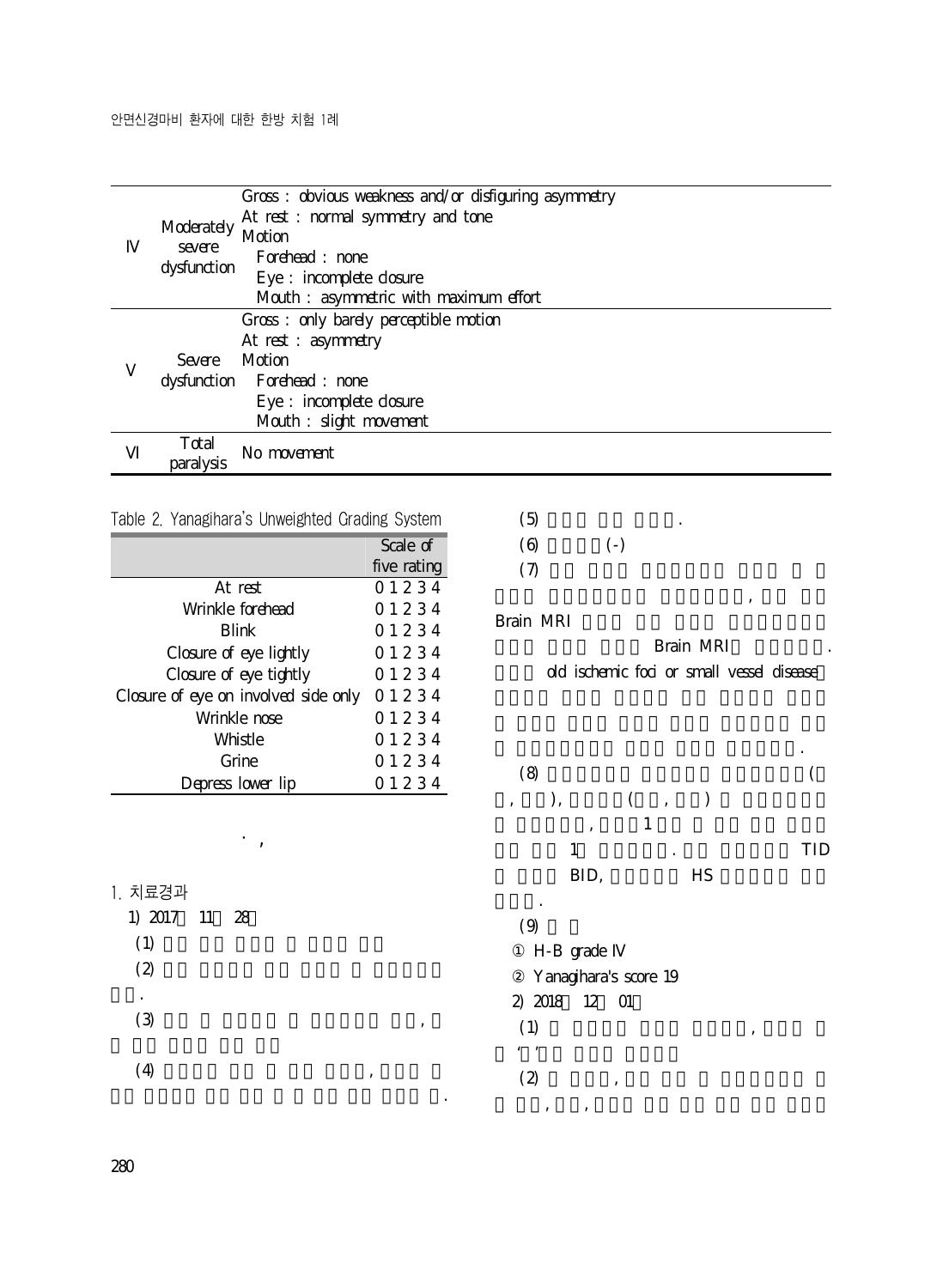비슷함.  $(3)$ H-B grade Yanagihara's score 21 3) 2018 12 05  $(1)$ Brain MRI . BRAIN MRI 약 처방 받은 후 귀원함.  $\left(2\right)$ 을 호소함.  $(3)$  $(4)$ H-B grade Yanagihara's score 21 4) 2018 12 09  $(1)$  $\mathcal{O}(\mathcal{A})$  , we are the transformation  $\mathcal{A}$ .  $(2)$   $(2)$  $(3)$  $(4)$ H-B grade Yanagihara's score 23 5) 2018 12 13  $(1)$  $(2)$  $(3)$   $(3)$  $(4)$ H-B grade Yanagihara's score 27 6) 2018 12 15  $(1)$ 로 줄어든 느낌이 있음.  $\left(2\right)$ 

다 많이 편해짐.

 $(3)$ H-B grade Yanagihara's score 27 7) 2018 12 18  $(1)$ 루어짐.  $\left(2\right)$ 호전된 채로 유지됨.  $(3)$ H-B grade Yanagihara's score 28 8) 2018 12 24  $(1)$ , 이 매우 감소함. (2) 이마주름, 눈꼬리 올리기, 입꼬리 올리기 동작의 전반적 호전을 보임.  $\left(3\right)$ 않음.  $(4)$ H-B grade Yanagihara's score 30 9) 2018 12 29  $(1)$ 에 비해 매우 호전됨.  $\left( 2\right)$  , expansion of  $\left( 2\right)$ 흘리거나 불편감 없는 식사가 가능함.  $(3)$ 불편감을 느낌.  $(4)$  $(5)$ H-B grade Yanagihara's score 32 10) 2018 01 02  $(1)$   $(2)$  $(2)$ H-B grade Yanagihara's score 32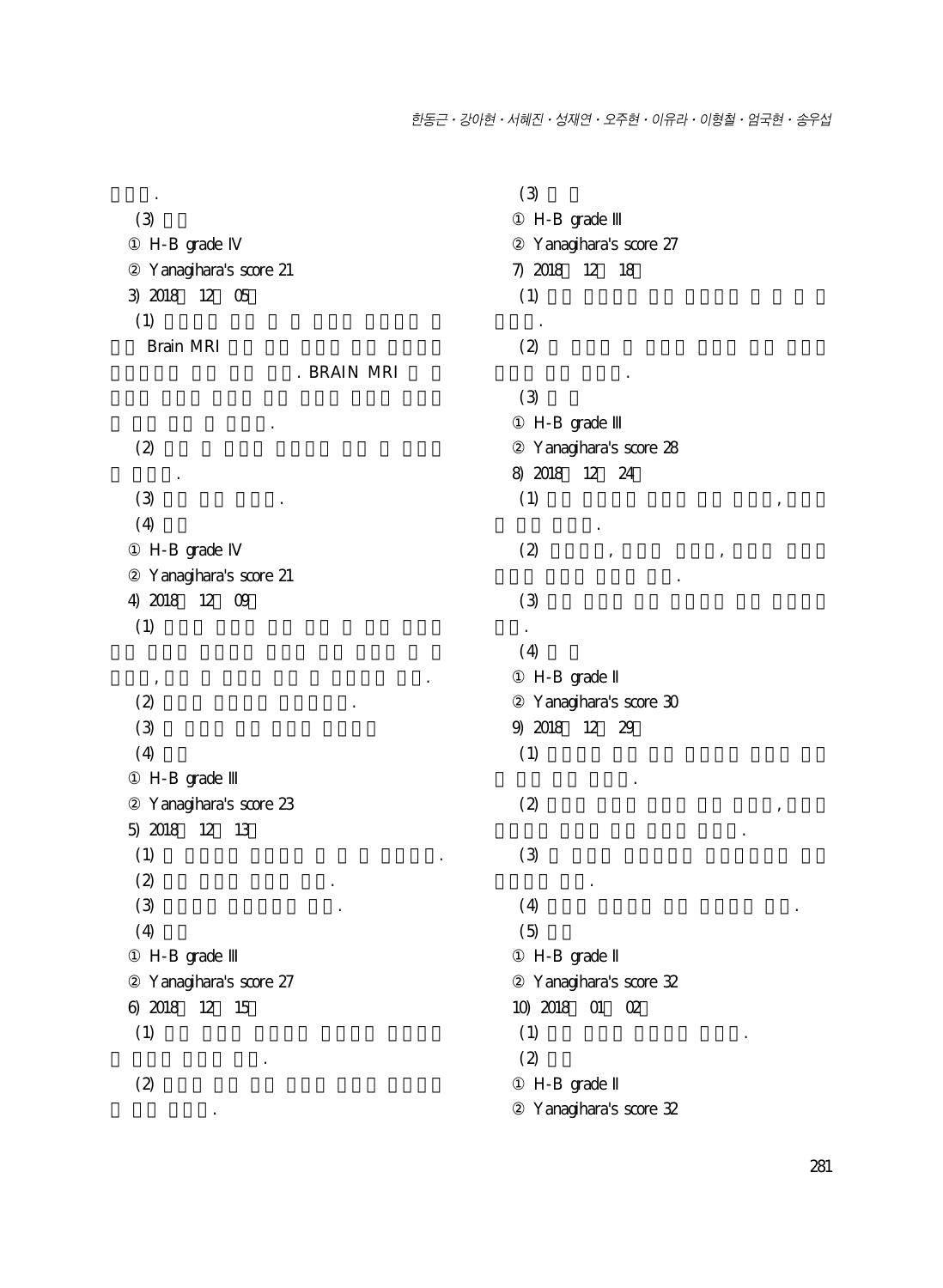







Ⅳ. 고 찰









House-Brackman grade extensive production of the Yanagihara's Unweighted Grading System, FEMA, The Nottingham System, MoReSS grading system, Sunnybrook scale, Burres-Fisch Index

필요하다.

 $\sum_{i=1}^{\infty}$ 

<sup>19</sup>. Yanagihara's Unweighted Grading System







282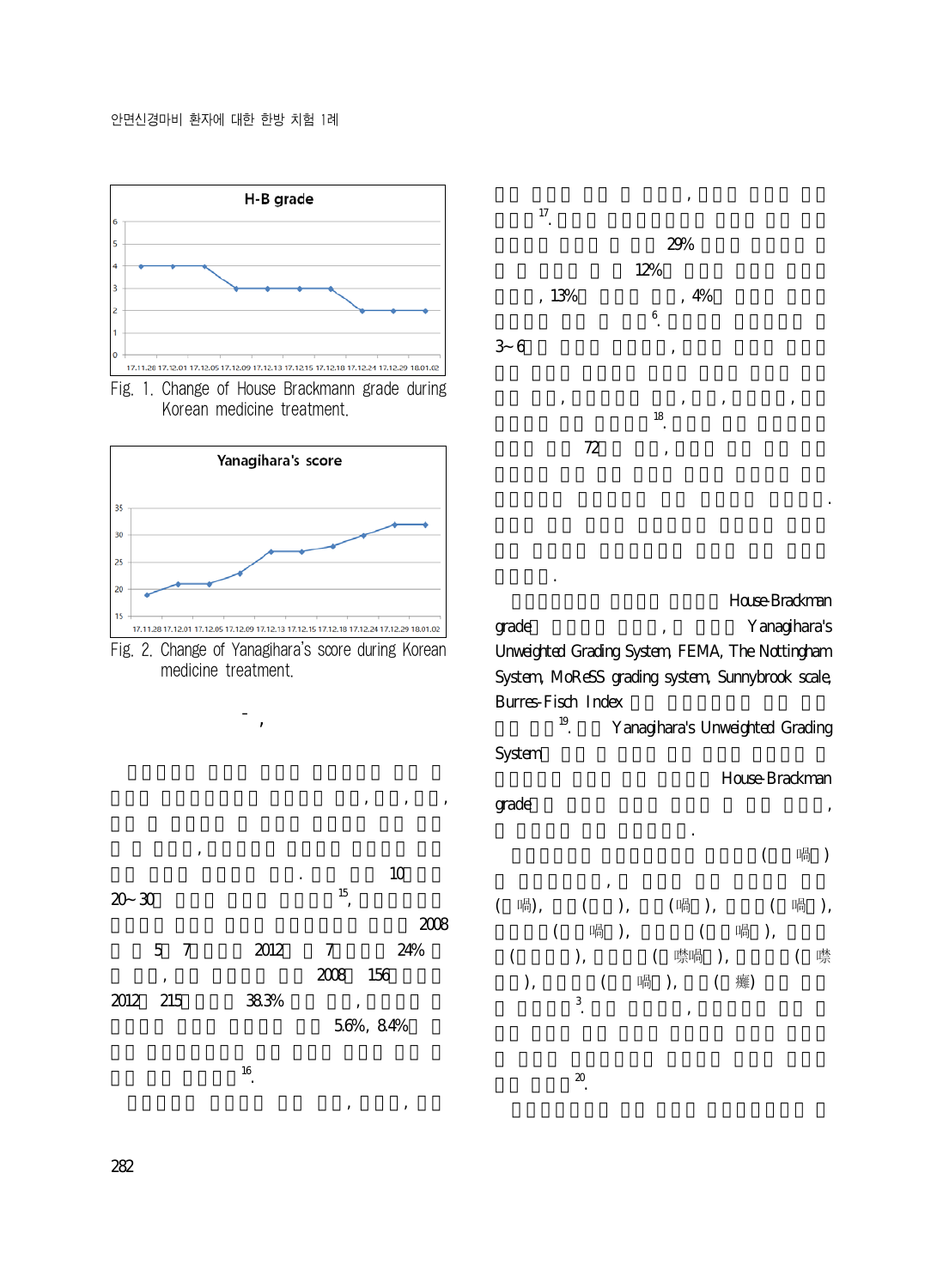

였다.

265(7):43-52. 5. Lee WS, Kim J. Facial nerve paralysis and surgical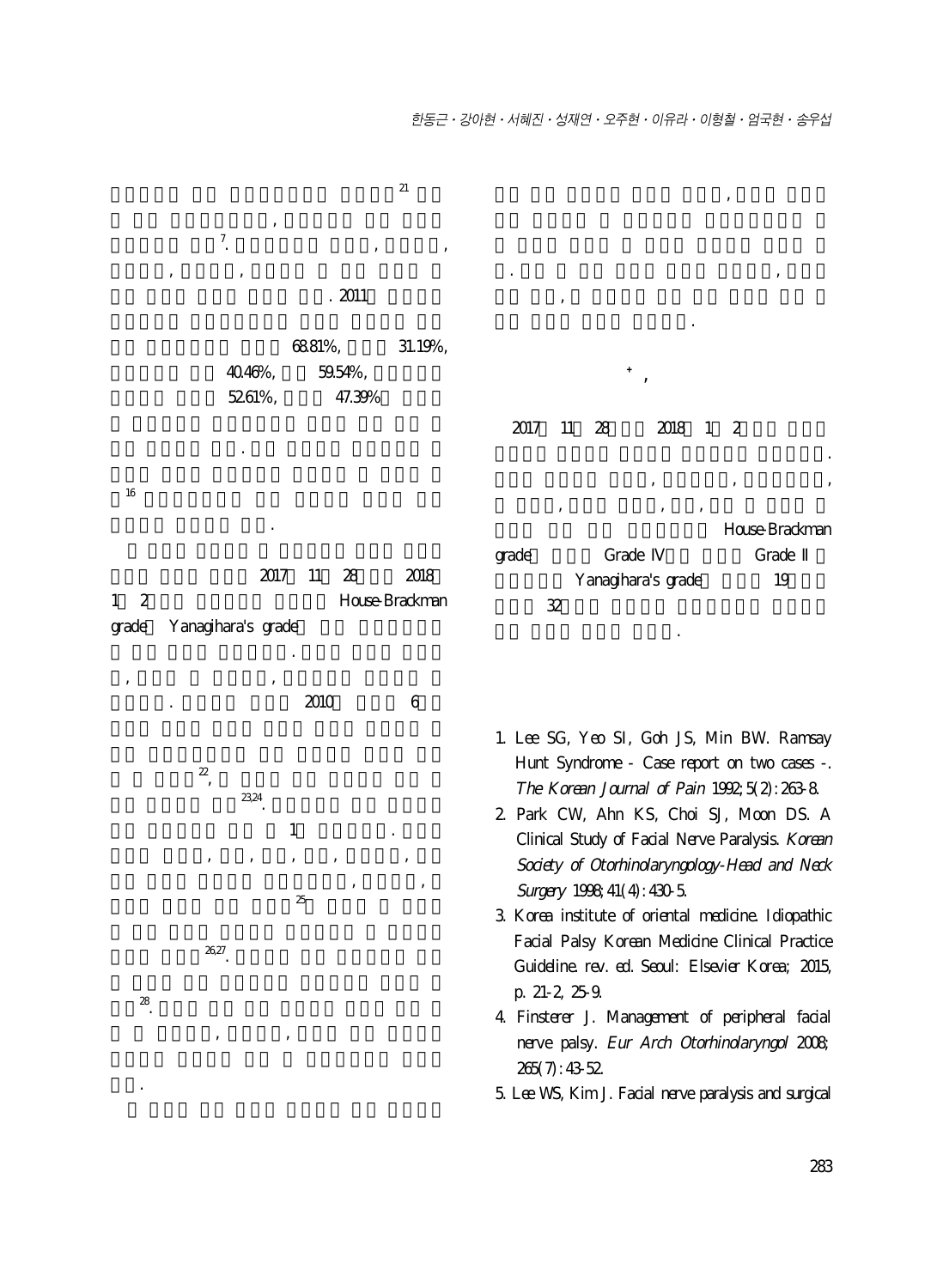management. J Korean Med Assoc 2009; 52(8) :807-18.

- 6. Peitersen E. Bell's palsy: the spontaneous course of 2,500 peripheral facial nerve palsies of different etiologies. Acta Otolaryngol Suppl 2002;549:4-30.
- 7. Grogan PM, Gronseth GS. Practice parameter: steroids, acyclovir, and surgery for Bell's palsy (an evidence-based review). Neurology  $200$ :  $56(7)$  $.8306$
- 8. Tark KC. Facial reanimation. Korean J Head Neck Oncol 2008;24(1):15-25.
- 9. Lee SW, Han SW. Clinical study of facial nerve paralysis hrough electro - acupunctre treatment. J Kor Acupunc & Moxibus 1999;16(4):149-63.
- 10. Kim MS, Kim HJ, Park YJ, Kim EH, Lee EY. The clinical research of the efficacy of bee venom aqua-acupuncture on peripheral facial paralysis. J Kor Acupunc & Moxibus 2004; 21(4):251-62.
- 11. Lee CW, Lee SM, Jeon JH, Kim JI, Kim YI. Effects of Needle-embedding therapy on sequelae of peripheral facial palsy: a case series.  $J K \alpha r$ Acupunc & Moxibus 2011; 28(4): 93-103.
- 12. Choi JE, Kwon MS, Kim JH, Jo DH, Han JS, Jo HJ, et el. Facial Nerve Damage in Bell's Palsy according to When Korean Medical Treatment was Started : A Retrospective Study. Journal of Acupuncture Research  $2016;33(2):51-60$ .
- 13. House JW. Facial nerve grading systems. Laryngoscope 1983;93(8):1056-69.
- 14. Kwon HY, Cho TS, Son IS, Youn HM, Seo JC, Jang KJ, et el. The Evaluation of Improvement of Bell's Palsy by Yanagihara's System. Journal of Acupuncture Research 2002;19(1):118-26.
- 15. Korean Society of Otorhindaryngology. Otorhindaryngology. Seoul: Ilchokak; 2005, p. 209-11.
- 16. Hong MJ, Umh TW, Kim SN, Kim NK. Medical

costs for patients with Facial paralysis : Based on Health Big Data. J Korean Med 2015; 36(3):98-109.

- 17. Donika KP, Kerry HL. Bell palsy: Clinical examination and management. CCJM 2015; 82(7):419-26.
- 18. Murata K, Nishimoto C, Ohta F. Prediction of sequelae following facial nerve palsy. J Otorhinolaryngol Relat Spec 1990; 52(1): 35-9.
- 19. Kim MB, Kim JH, Shin SH, Youn HJ, Ko WS. A study of facial nerve grading system. The Journal of Korean Oriental Medical Ophthalmology & Otolaryngology & Dermatology 2007;20(3) :147-60.
- 20. Kim CH, Kim YS. Clinic of paralysis diseases. Seoul: Jeongdam; 1996, p. 233.
- 21. Aris Garro, Lise E. Nigrovic. Managing Peripheral Facial Palsy. Ann Emerg Med 2018;71(5):618-24.
- 22. Chen N, Zhou M, He L, Zhou D, Li N. Acupuncture for Bell's palsy. Cochrane Database Syst Rev 2010 Aug 4;(8):CD002914
- 23. Liang F, Li Y, Yu S, Li C, Hu L, Zhou D, et el. A multicentral randomized control study on clinical acupuncture treatment of Bell's palsy. J Tradit Chin Med 2006;26(1):3-7.
- 24. Li Y, Liang FR, Yu SG, Li CD, Hu LX, Zhou D, et el. Efficacy of acupuncture and moxibustion in treating Bell's palsy: a multicenter randomized controlled trial in China. Chin Med J 2004; 117(10):1502-06.
- 25. Kim DW, Kim Y, Shin SJ. The clinical effectof Cheongpa-jeon on the group of patients who were treated under conservative remedies for LBP(Low Back Pain). The Journal of Korea Chuna Manual Medicine 2004; 5(1): 85-92.
- 26. Lee SY, Kwon HK, Lee SM. SHINBARO, a New Herbal Medicine with Multifunctional